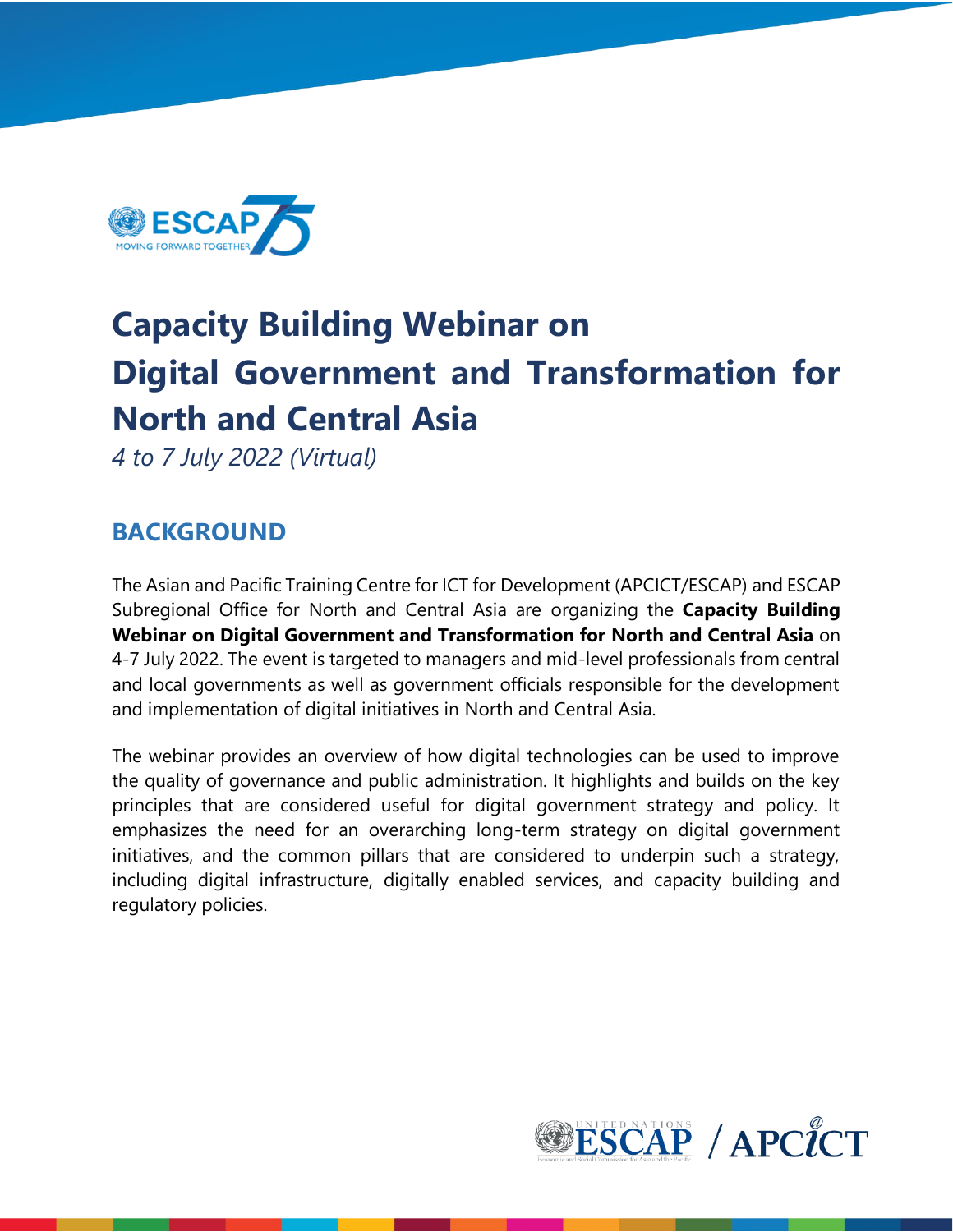### **LEARNING OUTCOMES**

At the end of the programme, participants are expected to:

- Have greater appreciation of the growing pervasiveness of digital technologies in our public and private spheres and how the adoption of these technologies can impact governance;
- Understand the causes of failures of digital government projects; explore the use of design thinking in public service delivery; and discuss collaborative and participatory tools and methods to encourage both citizens and civil servants to participate in the design of digital government services;
- Explain components of Digital Government strategies and plans, and the associated processes; expand on the regulations and legal framework required for effective digital government transformation; and
- Understand the different phases involved in implementing a digital government project life cycle; explore the emerging trends in digital government program implementation.

## **TARGET AUDIENCE**

• The event is targeted to managers and mid-level professionals from central and local governments as well as government officials responsible for the development and implementation of digital initiatives in North and Central Asia.

### **STRUCTURE**

• The webinar will be held on 4-7 July 2022 via Zoom from 10:00am – 1:00pm, Almaty time (UTC+6). It will consist of a series of lectures, group discussions, and presentations. The event will be conducted in English with simultaneous interpretation in Russian.

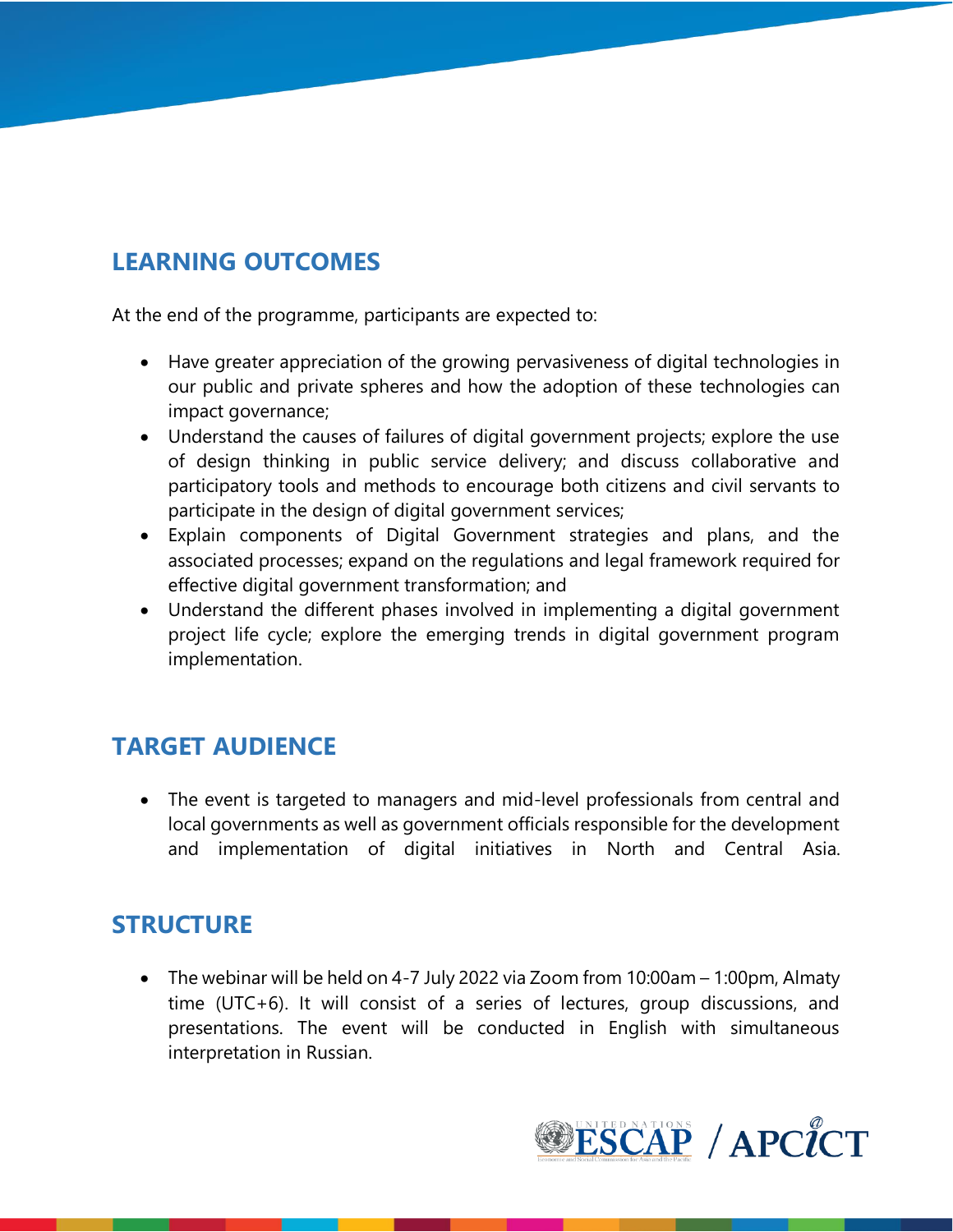### **CONTACTS**

Mr. Robert De Jesus, Programme Officer, APCICT/ESCAP, [dejesus3@un.org](mailto:dejesus3@un.org)

Mr. Ho-Din Ligay, Team Assistant, APCICT/ESCAP, [ho-din.ligay@un.org](mailto:ho-din.ligay@un.org)

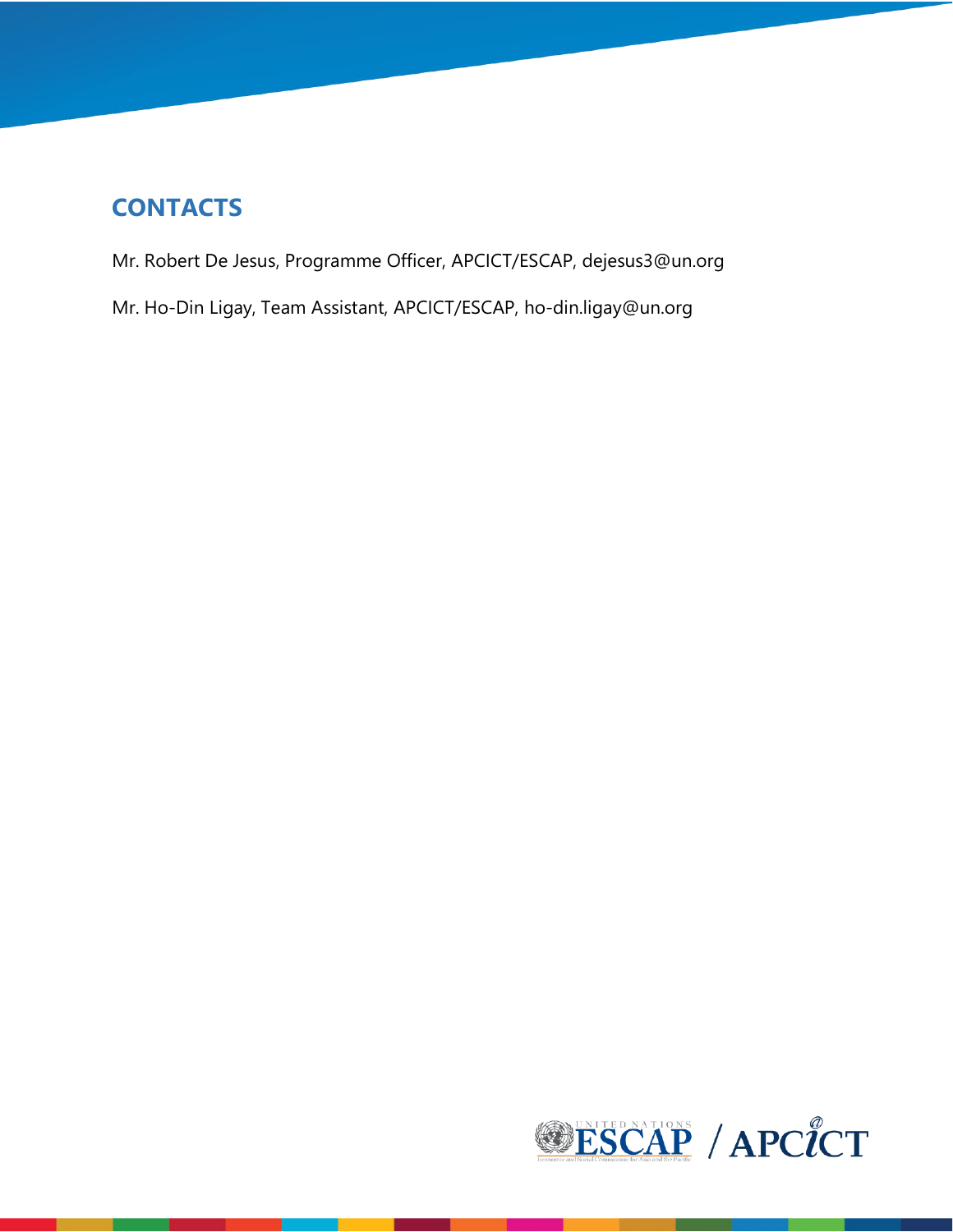#### **PROGRAMME AGENDA**

#### **Capacity Building Webinar on Digital Government and Transformation for North and Central Asia 4-7 July 2022; 10:00am – 1:00pm, Almaty time (UTC+6); via Zoom**

| Time*                    | 4 July 2022, Monday                                                                                                                                                                                                                                                                                                                                                                                                       |  |  |  |  |
|--------------------------|---------------------------------------------------------------------------------------------------------------------------------------------------------------------------------------------------------------------------------------------------------------------------------------------------------------------------------------------------------------------------------------------------------------------------|--|--|--|--|
| 10:00 am -               | Opening                                                                                                                                                                                                                                                                                                                                                                                                                   |  |  |  |  |
| 11:30 am                 | Session 1: Digital Technology in Everyday Life and Governance                                                                                                                                                                                                                                                                                                                                                             |  |  |  |  |
|                          | The session discusses the growing pervasiveness of digital technologies in our public and private spheres,<br>and how the adoption of these technologies can impact governance; elaborates on the causes of failure<br>of digital government projects; and establishes the linkages between Sustainable Development Goals<br>agenda-related values of good governance and how digital technologies can help achieve them. |  |  |  |  |
|                          | Resource Person:<br>Prof. Amit Prakash, Associate Professor, Centre for IT & Public Policy, IIIT Bangalore and APCICT<br>Consultant                                                                                                                                                                                                                                                                                       |  |  |  |  |
| 11:30 am -<br>1:00 pm    | Session 2: Design Approaches for Digital Government                                                                                                                                                                                                                                                                                                                                                                       |  |  |  |  |
|                          | The session introduces socio-technical perspectives of digital government; explores the use of design<br>thinking in public service delivery; and discusses collaborative and participatory tools and methods to<br>encourage both citizens and civil servants to participate in the design of digital government services.                                                                                               |  |  |  |  |
|                          | Resource Person:                                                                                                                                                                                                                                                                                                                                                                                                          |  |  |  |  |
|                          | Prof. Amit Prakash, Associate Professor, Centre for IT & Public Policy, IIIT Bangalore and APCICT<br>Consultant                                                                                                                                                                                                                                                                                                           |  |  |  |  |
| Time*                    | 5 July 2022, Tuesday                                                                                                                                                                                                                                                                                                                                                                                                      |  |  |  |  |
|                          |                                                                                                                                                                                                                                                                                                                                                                                                                           |  |  |  |  |
| $10:00$ am -<br>11:30 pm | Session 3: Digital Government Strategies                                                                                                                                                                                                                                                                                                                                                                                  |  |  |  |  |
|                          | The session explains components of digital Government strategies and plans, and the associated<br>processes; discusses the key components of a digital government strategy; and expands on the<br>regulations and legal framework required for effective digital government transformation.                                                                                                                               |  |  |  |  |
|                          | Resource Person:                                                                                                                                                                                                                                                                                                                                                                                                          |  |  |  |  |

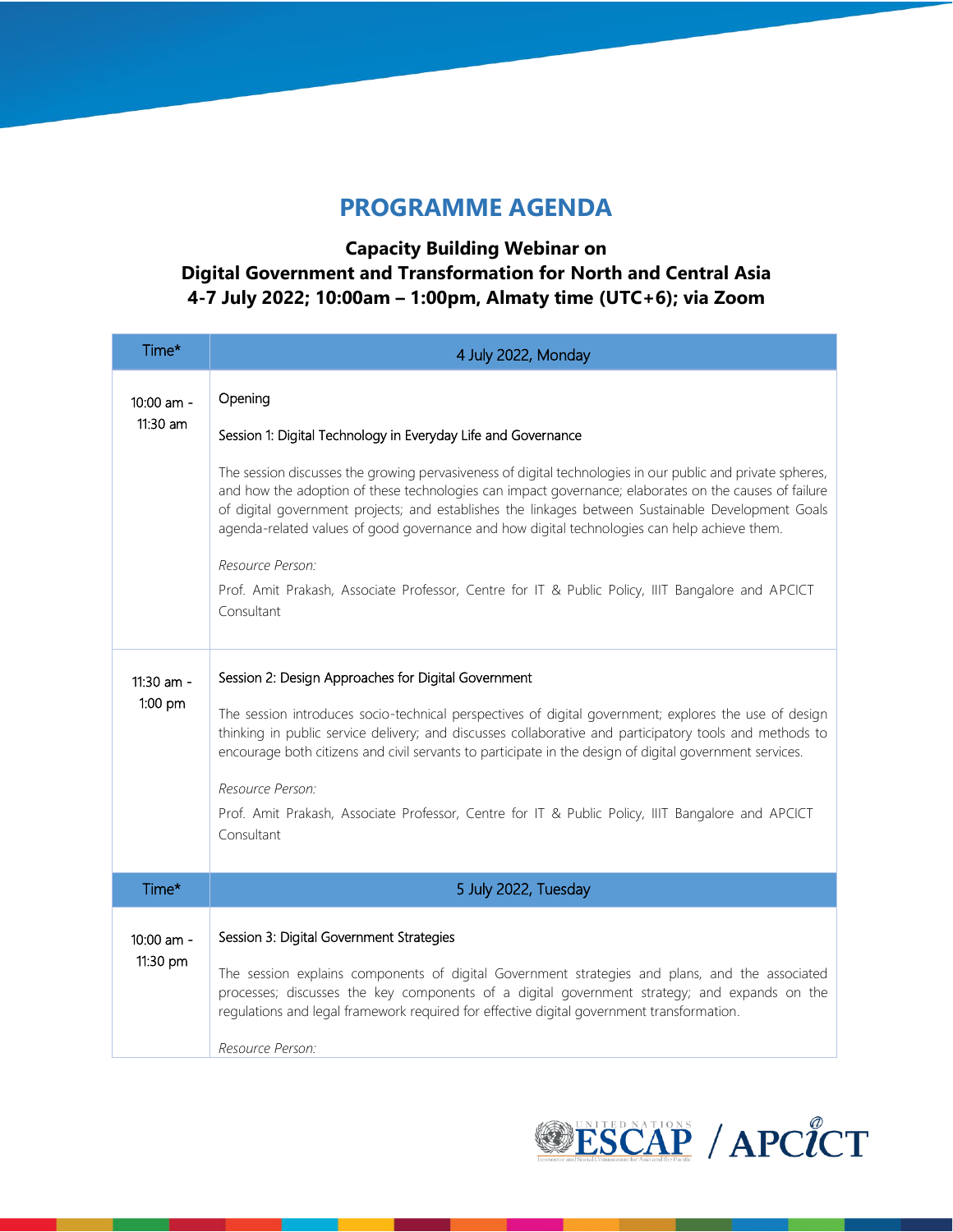|                         | Prof. Amit Prakash, Associate Professor, Centre for IT & Public Policy, IIIT Bangalore and APCICT<br>Consultant                                                                                                                                                                                                                                                                                                                                                                                                              |  |  |  |  |  |
|-------------------------|------------------------------------------------------------------------------------------------------------------------------------------------------------------------------------------------------------------------------------------------------------------------------------------------------------------------------------------------------------------------------------------------------------------------------------------------------------------------------------------------------------------------------|--|--|--|--|--|
| 11:30 am -<br>1:00 pm   | Session 4: Group discussion                                                                                                                                                                                                                                                                                                                                                                                                                                                                                                  |  |  |  |  |  |
| Time*                   | 6 July 2022, Wednesday                                                                                                                                                                                                                                                                                                                                                                                                                                                                                                       |  |  |  |  |  |
| 10:00 am -<br>11:30 am  | Session 5: Implementing Digital Government Programs and Projects<br>The session discusses sector-specific cases where digital government programs can contribute to citizen-<br>centric services; introduces the different phases involved in implementing a digital government project life<br>cycle; and explores the emerging trends in digital government program implementation.<br>Resource Person:<br>Prof. Amit Prakash, Associate Professor, Centre for IT & Public Policy, IIIT Bangalore and APCICT<br>Consultant |  |  |  |  |  |
| 11:30 am -<br>$1:00$ pm | Session 6: Country/Group presentations                                                                                                                                                                                                                                                                                                                                                                                                                                                                                       |  |  |  |  |  |
| Time*                   | 7 July 2022, Thursday                                                                                                                                                                                                                                                                                                                                                                                                                                                                                                        |  |  |  |  |  |
| 10:00 am -<br>11:30 am  | Session 7: Emerging Technologies<br>The session discusses key emerging digital government trends; explores the potential of Artificial<br>Intelligence technologies in digital government and highlights the ethical concerns associated with artificial<br>intelligence; and discusses the need for and importance of robust data governance and digital identity<br>systems.                                                                                                                                               |  |  |  |  |  |
| 11:30 am -<br>1:00 pm   | Session 8: Digital Government Reforms: The Way Forward<br>The concluding session provides recommendations and actions for governments in order to fully realize<br>the promises of digital government and transformation while at the same proactively responding to their<br>challenges.<br>Resource Person:<br>Prof. Amit Prakash, Associate Professor, Centre for IT & Public Policy, IIIT Bangalore and APCICT<br>Consultant                                                                                             |  |  |  |  |  |